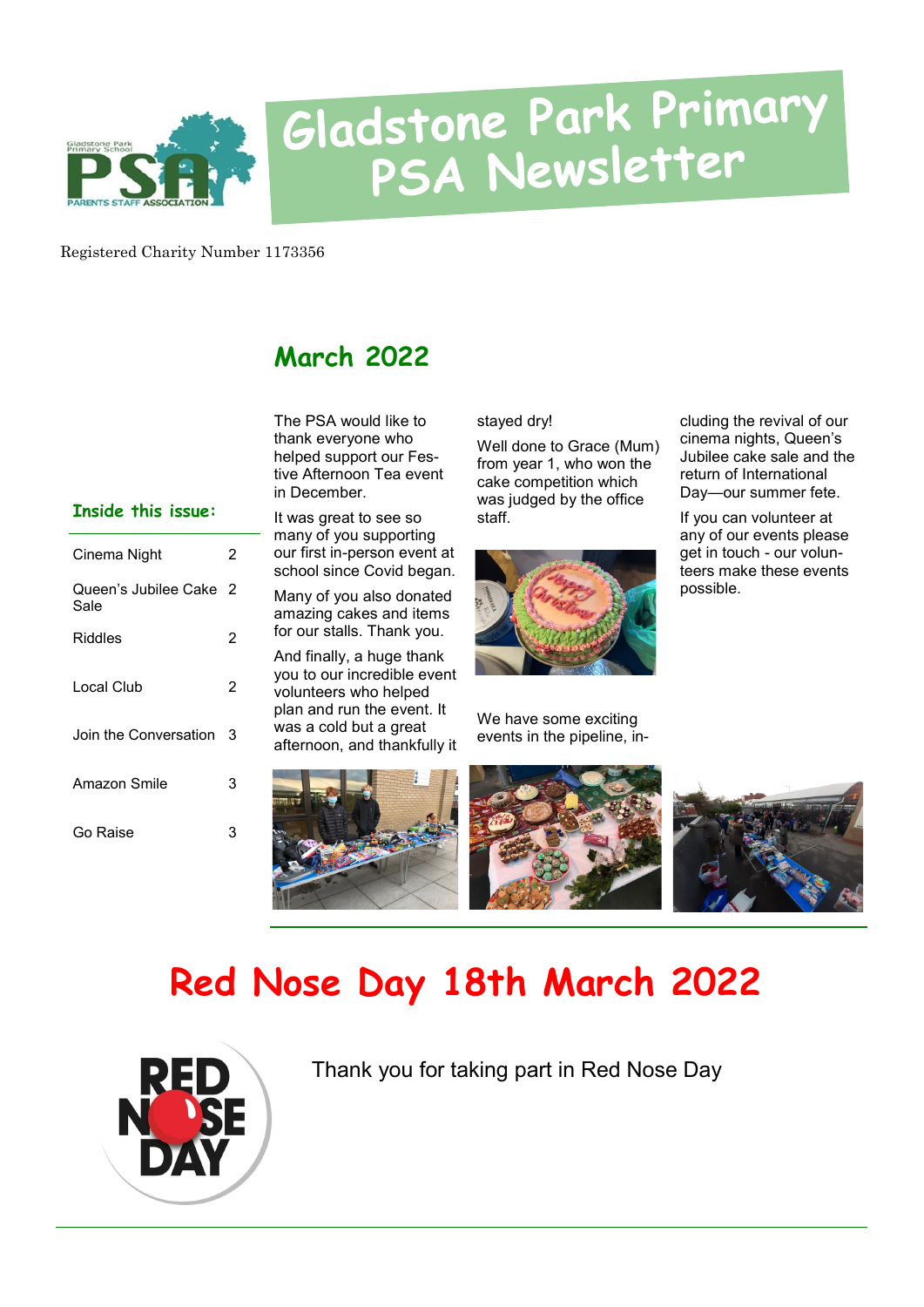#### **Next Events**

### **Cinema Night**

- Friday 25th March @ 6:15pm in the PA Hall
- Tickets sold in advance the week of the event.
- Find volunteers selling tickets most mornings / afternoons around the school gates.
- The cost of £2 an adult and £1 a child . Children must be accompanied by an adult.
- Refreshments available



### **Jubilee Cake Sale**

In conjunction with the school celebrations for the Queens Platinum Jubilee, the PSA are planning a cake sale after school on Friday 27th May.



**Riddle**: How many months of the year have 28 days?

**Riddle:** What has to be broken before you can use it?

**Riddle:** You bought me for dinner but never eat me. What am I?

**Riddle**: What kind of apples do computers prefer?

**Answers on next page**

#### **Local Club (outside of school)**

Hendon Sea Cadets, based in Cool Oak Lane in Hendon,

The Sea Training Corps is a voluntary youth organisation for Boys and Girls. It aims to develop qualities of self-discipline and leadership, and provides a service to the community.

We believe this is an important function in today's multicultural and multi-faith society, and that we are helping to develop good citizens for the future. Our organisation is run on Naval routines and traditions.

They take cadets from the age of 7yrs who will start as sea pirates.

Parade nights are every Thursday from 19:15 - 21:00

If you have any questions please call: - 020 8205 4492 or just pop along on any Thursday Evening.